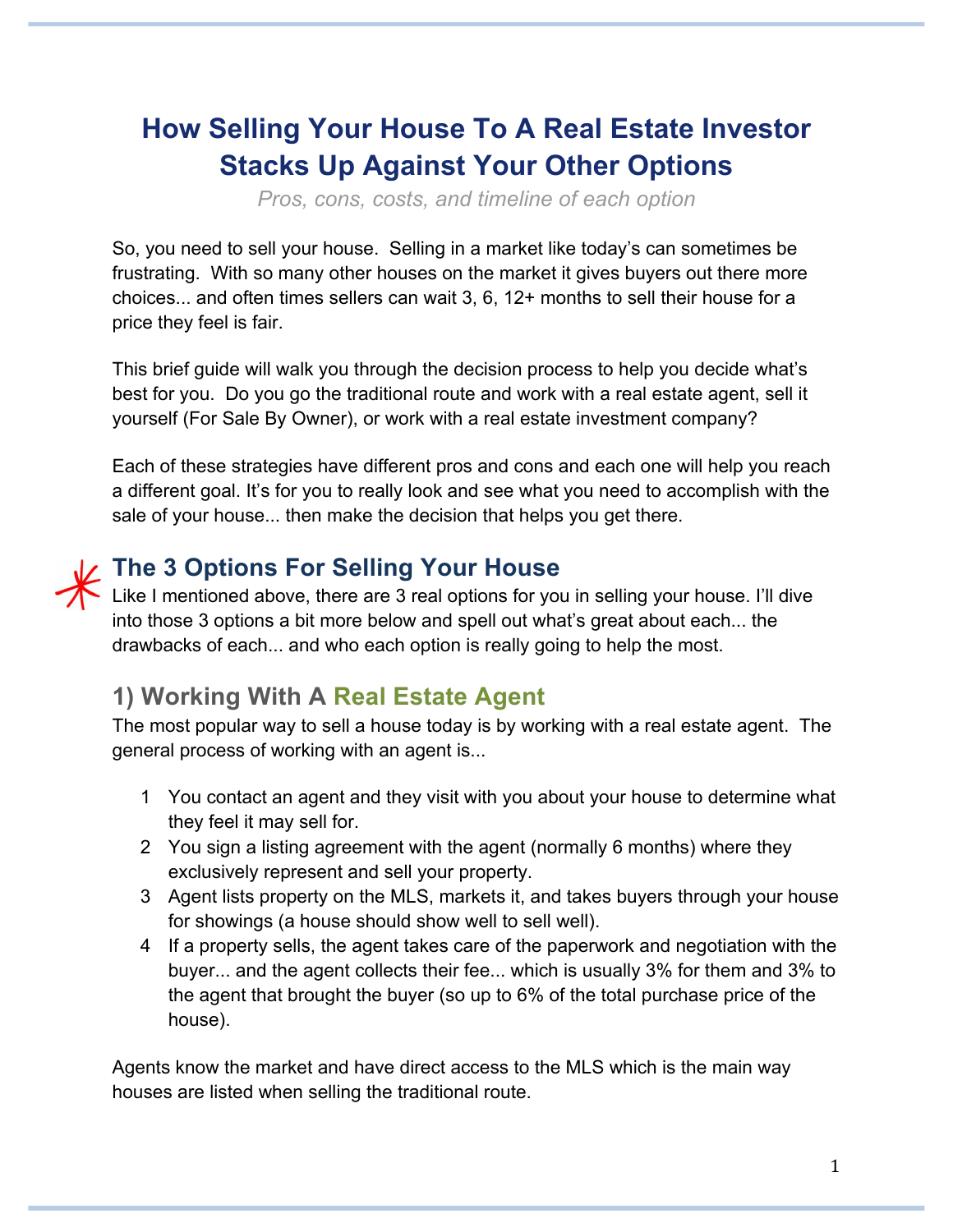**Cost**: Selling agent fees are usually about 3% of the total purchase price. The "buyers" agent usually earns 3% as well (totaling 6% in agent fees). As an example, if your house sells for \$200,000... you could expect approx. \$12,000 of that to be paid to the agents at closing.

**Timeline**: From 3 - 12 months (with an average of 6 months in many markets)

Pros: Agents know the market well, have access to the MLS to list your house to expose it to a broad range of retail buyers, they'll take care of the marketing, showing the property, and putting together the closing documents.

 $\blacksquare$  Cons: It can be expensive. An agent's commission is paid out of the proceeds of the sale at closing. Most agents tend to do "traditional" marketing which often takes 3-12 months to sell a house (in most markets the average time on "market" when listed with an agent is 6+ months currently). This of course means you're responsible for the costs of the house while it's trying to sell. Lastly, with agents... their primary way to get buyers is by focusing on "retail" buyers (people looking to live in the home). This requires showings of the house and there's always the chance that the buyer who's offer you accept has their financing fall through, or delay the closing date. One last "con" is that many retail buyers will ask you as the seller to pay for part of the closing costs... so this is an additional expense in many transactions.

#### **Who Working With An Agent Is For:**

People who: aren't on a time crunch and can wait 6-12 months if they had to to sell, have room in the transaction to pay the agent fees, are looking for full market value and are willing to wait it out until a buyer comes along who is willing to pay full market value.

### **2) Selling Your House Yourself (FSBO)**

In the last 10 years "For Sale By Owner" has become very popular. With sites like forsalebyowner.com, craigslist.org, and others like it... it makes it easy to list a house online... even get a "FSBO" sign for your yard... and hit the market taking control of the sale process for yourself.

The general process of selling a house on your own is...

1 You determine the value of your home. Sometimes this can be tricky... but there are resources out there. Usually paying for an appraisal is the most accurate and best way to find the true value of your home (or ask a real estate agent who is willing to give you a value).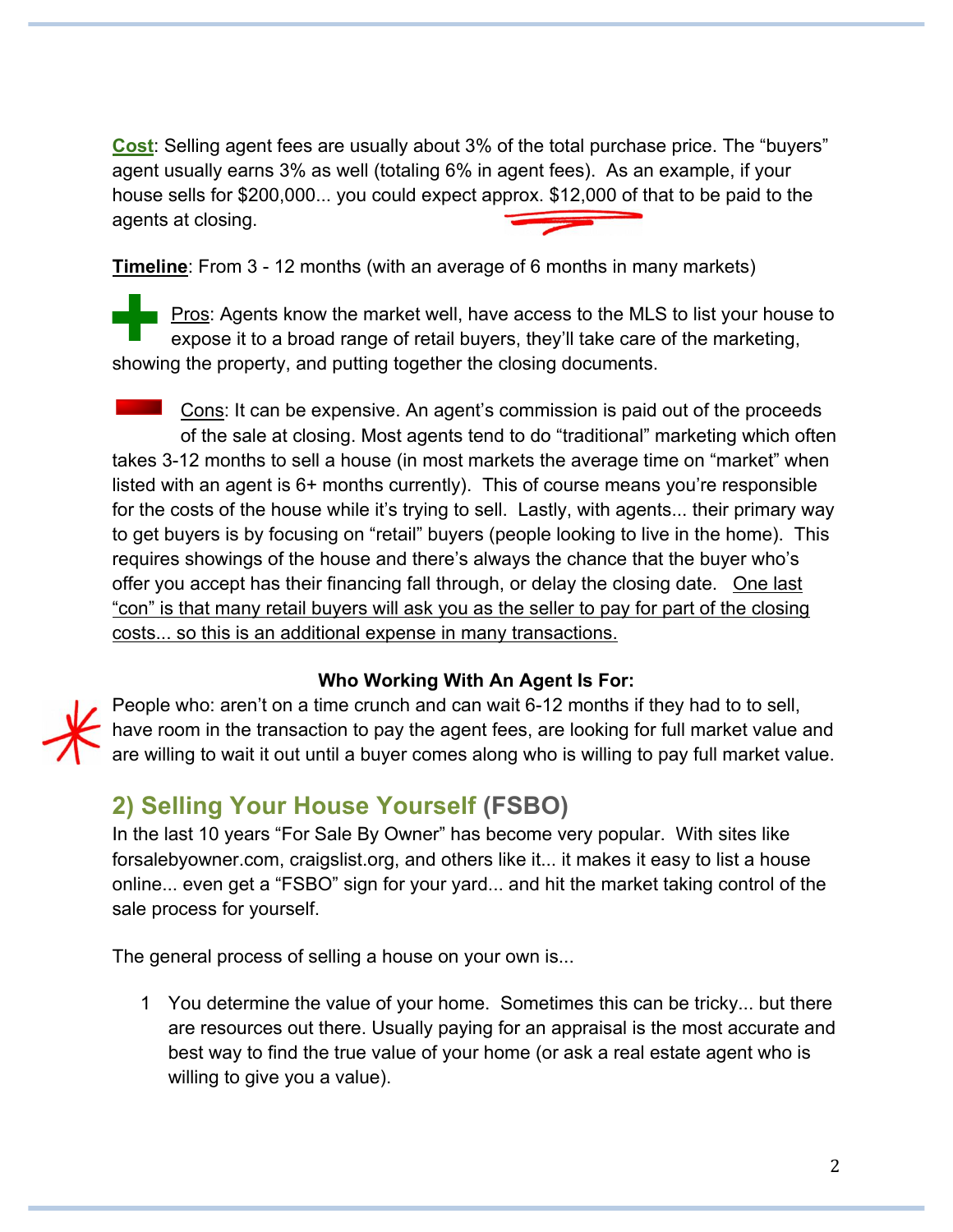- 2 Take pictures of the house, gather all of the details about the house (sq. footage, etc.), and create a listing on a FSBO website. Also, put a FSBO sign up in your yard.
- 3 Then, you market it. Since marketing is your responsibility... you can do as much or as little as you want. Many people list in the newspaper, online, and there are even "flat rate" MLS services out there where you can get your house on the MLS for under \$500 (with no agent commissions).
- 4 You handle offers, showings, and putting together the paperwork for the sale.
- 5 You and the buyer show up at the closing table and complete the purchase.

This can be a very attractive if you're familiar with the real estate sales process and are a good marketer.

**Cost**: The only real costs are whatever fees there are to list on a FSBO site (between \$100 - \$1000), if you choose to get it listed on the MLS with a flat fee agent (about \$300 - \$500), any cost to fix your house up so it shows well, and potential closing costs that you may share with the buyer. Plus, if you decide to pay a buyers agent fee (usually about 3%) to entice agents to bring their buyers to see your house... you'll want to figure that into the cost. Again, on a \$200,000 house... 3% is about \$6,000. Plus the other costs above and that is about \$7,000 - \$8,000.

**Timeline**: This really depends on your ability to market the property. Usually FSBO houses stay on the market longer than with an agent... simply because agents sell homes every day and know the tricks to sell. But, you should budget 6-12 months to sell with this strategy in most markets (some more, some less).



Pros: You can save a big chunk of money by not paying agent fees. And, you **have control and full responsibility over the whole process.** 

**Cons:** It's a lot of work to sell your own house, and if you're not comfortable and experienced in the process of selling a house, the paperwork, valuing your house, etc... you could end up in over your head and it costing you more than working with an agent. The largest drawback with going the FSBO route is the amount of time it could take to sell.

#### **Who The FSBO Route Is For**

Selling your own house is really great for people who don't need to sell quickly and who have no urgency to get out of the house. Also, people who have a certain comfort level with negotiations, working with offer documents, etc usually like this route. If you need to sell quickly and/or don't want to hassle with everything that goes with listing and selling your house yourself... this isn't the strategy for you.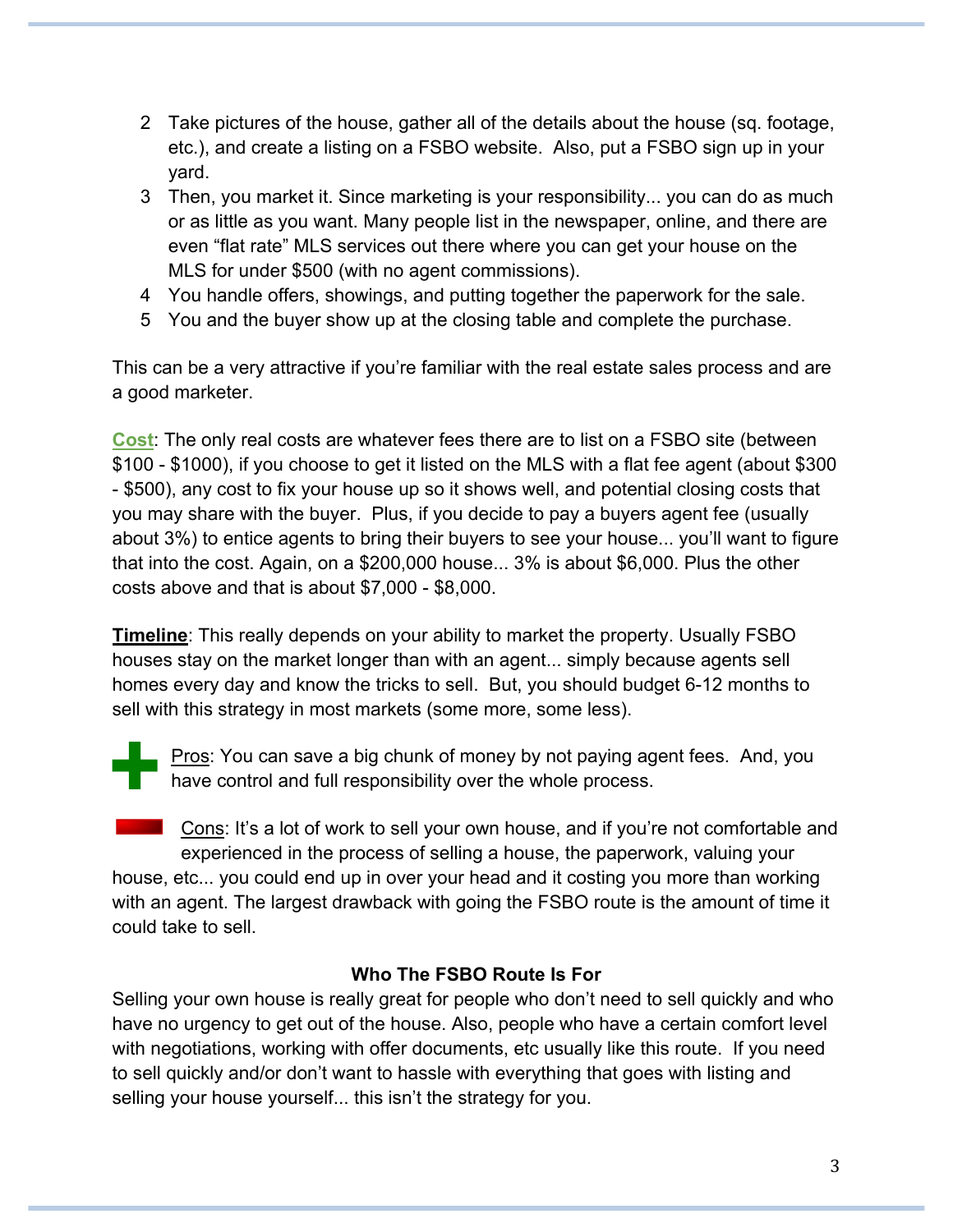## **3) Selling Your House To A Real Estate Investor:**

A third option for selling your house is to work with a local real estate investor who buys houses. In virtually every city there are independent real estate investors who buy houses and either: fix them up and sell them, hold onto them as a rental property, or sell them to other real estate investors who will hold them as rental properties. Every area has reputable investors who you can contact to work with.

The **general process of selling your house** to a real estate investor is...

- 1 You connect with the investor and submit your information about your house and situation to them.
- 2 Investor will evaluate the house, come up with a value for it, determine if any repairs are needed, find out what your goals are, and make an offer that fits their buying criteria and helps you reach your goals.
- 3 You look at the offer and decide if it works for you.
- 4 If it's a fit, closing happens at a title company and the title company prepares the documents... the investor buys with all cash so it's a quick close and you get your cash quickly.
- 5 The house sale is complete.

The process can take from **7-30 days** (many times investors can close within 7 days if you need it to). It is the option that many sellers go with when they need to sell their house fast with little hassle.

**Cost**: The cost to sell your house to a real estate investor is very low. There are no commissions or fees and often times the investor will actually pay for 100% of the closing costs as well. This immediately eliminates thousands in costs that you would have to pay when working with an agent or selling the FSBO route.

The main cost with working with a real estate investor is the fact that an investor can't pay full retail value for a house. They usually look to buy houses at discounts that allow for them of course to turn a small profit on the deal... just like any other business turns a profit. But, for many people... selling at a lower price makes sense in return for the elimination of commissions and fee and the much faster timeline to sell your house.

What many people don't take into consideration are the "carrying" costs when selling a house with an agent or the FSBO route. Carrying costs are all of the costs associated with owning and maintaining the house. The mortgage payment, taxes, insurance, utilities, HOA fees, etc. These can really add up. If your mortgage payment (including taxes and insurance) is \$1,500... and you work with an agent and it takes them 8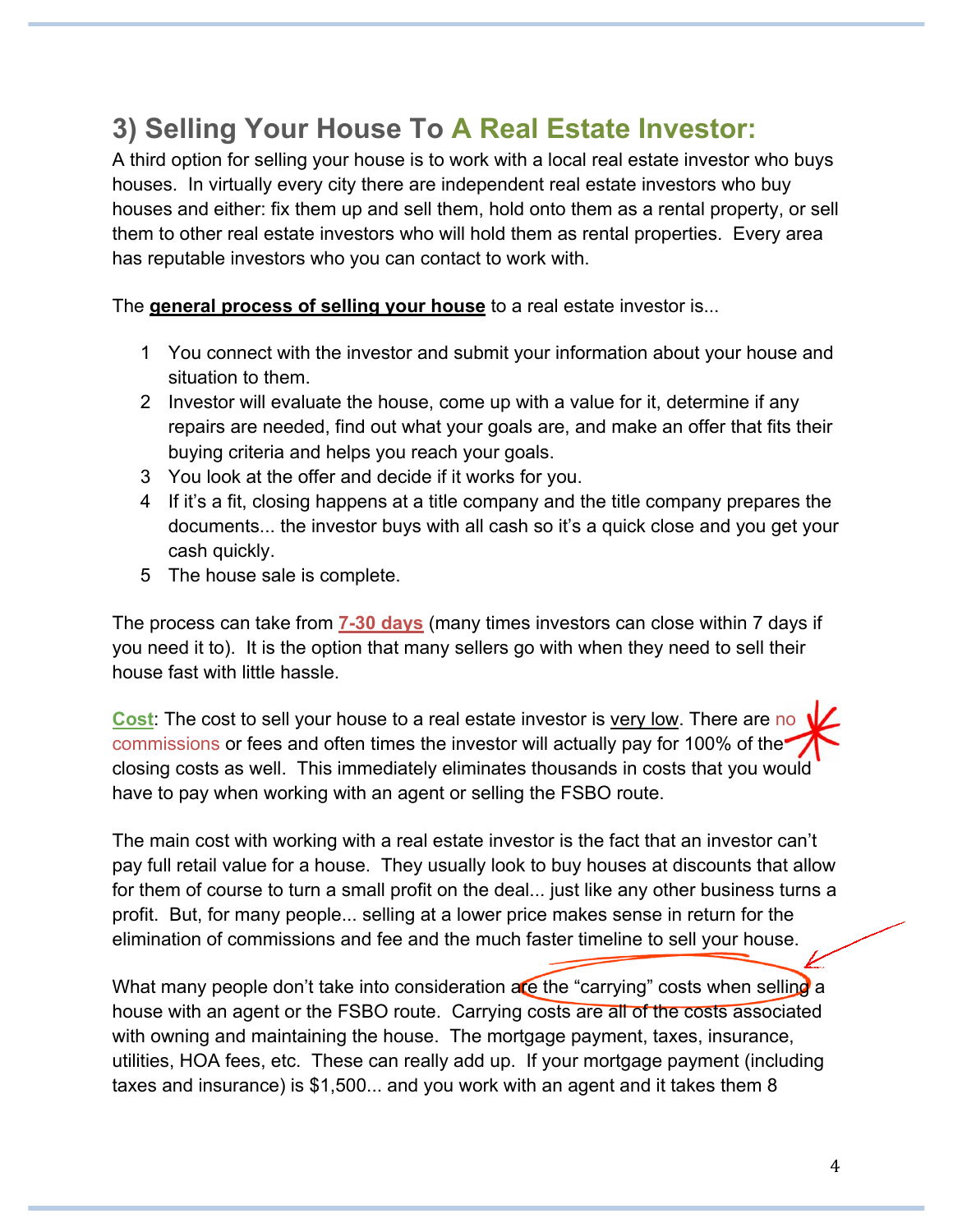months to sell the house at full market value... that means during the 8 months you paid \$12,000 in payments on that house (which we all know most of your mortgage payment is interest going straight to the bank). Plus, you'll be paying the commissions, etc. So in the end, you could net in your pocket less if it takes a long time to sell your house with an agent for full retail value... versus selling very quickly to an investor at a discount today.

A similar situation we're all familiar with is trading in your car to the dealership when you buy a new one. Most people trade in their car to the dealership to eliminate hassle and headache. We all know the dealership is paying a discounted rate and will turn around and sell your car for a markup and make a profit. But, because of the convenience and speed... it makes sense for you to sell it for less money in return for not having to worry about taking it home, spending money on marketing it, and trying to sell it yourself.

**Timeline**: The timeline to sell your house when working with a real estate investor can be very quick. Since investors buy with all cash (they don't use conventional banks which take more time)... they can close very quickly. Many times you can have an offer on your house in less than 48 hours... and can close in less than 7 days from the time you accept it (sometimes it may take a week or two).

Pros: It's less headache, you can have your house sold this time next week if you wanted to, no fees or commissions, many times the investor will pay all closing costs as well, and the closing happens at a title company just like with an agent... making sure it's done correctly. In addition, most investors will buy your house "as-is" and won't require you to repair anything, clean anything up, or even remove everything from the house. They'll pay for those costs themselves after the sale is closed.

Cons: Just like with anything, there are drawbacks. The main drawback may be that you are selling at a discount in return for the speed and convenience that a real estate investor is able to offer. If you're able to work with an agent and the agent is able to sell your house for full market value within 3 months (and you can wait 3 months)... you may be ahead going that route. But, if it takes longer than 3 months for the agent to sell it... the "carrying" costs we mentioned earlier start to eat away at any gains you may have working with an agent.

#### **Who Selling To A Real Estate Investor Is For**

This strategy is mainly for people who are willing to sacrifice a bit on the sales price in exchange for a fast convenient sale with no hassles. If you need to sell quickly (days or weeks rather than months), investors can close quickly. If you don't want to hassle with repairs or cleaning up the house, investors actually will take care of that for you.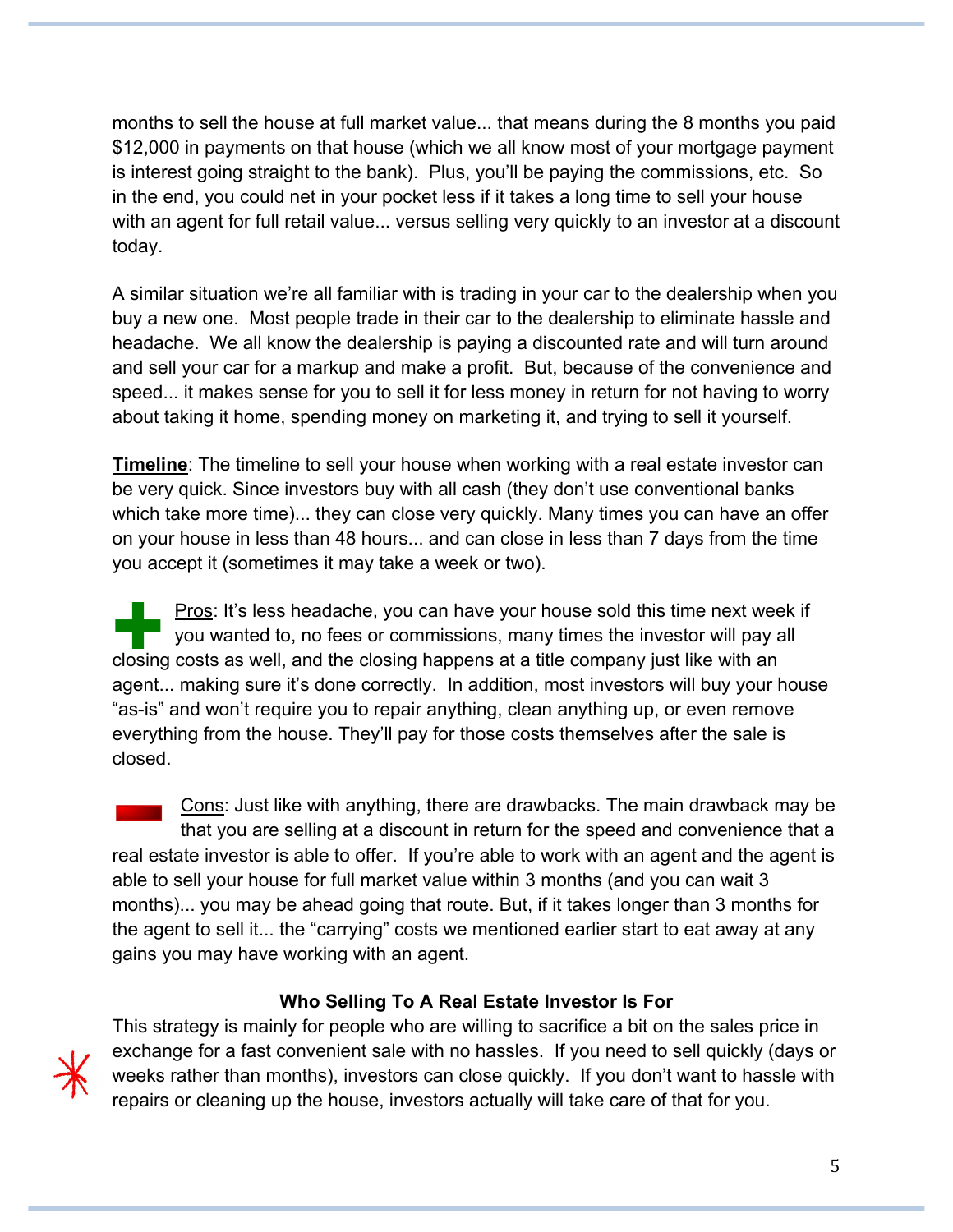Investors are able to get a good house at a fair price that leaves them room for a profit... and you are able to get out from under the house and the payment and can move on more quickly.

# **Conclusion**

In the end, there's no one-size fit's all solution. If you have lots of time and aren't in a hurry to sell... seriously consider going the FSBO route first to see if you get any bites. Then, if you still have lots of time (you don't care if it takes longer than 6 months to sell) you may work with an agent.

However **if you need or want to sell quickly**.... maybe you're in foreclosure, or you inherited the house and don't want to mess with the hassle, or you've moving, or you already bought a new house and can't handle two payments anymore, or any other situation that calls for a fast and no hassle sale... working with a local real estate investor may be the way to go.

Just like with anything, do your research and make sure you trust the investor you're working with and make sure the actual closing is done at a reputable place like a title company. The vast majority of real estate investors out there are honest and do great business. Work with those ones, ask for references if you'd like, and trust your gut.

Good luck on the sale of your house! We hope this guide will help you make sense of your options when selling a house and will help you move forward with what makes sense for you and your goals. In some instances working with a reputable agent is the best route... and in some cases working with a reputable investor is the best route. Weigh your options... and good luck! :-)

**If you have questions about working with a real estate investor to evaluate how much your home is worth and what an investor will pay for your house... return to the website where you got this guide and contact us. We are a real estate investment company that focuses on helping homeowners reach their goals… whether we buy your house or not… we're on your side.** 

We look forward to helping you as a resource and working with you on the sale of your home if there's a fit.

- Your local real estate investment company.

PS - If you're still not sure what option is right for you... use this quick little test. Can you wait 6 months to sell your house? If the answer is no or "I'm not sure"... contact us and